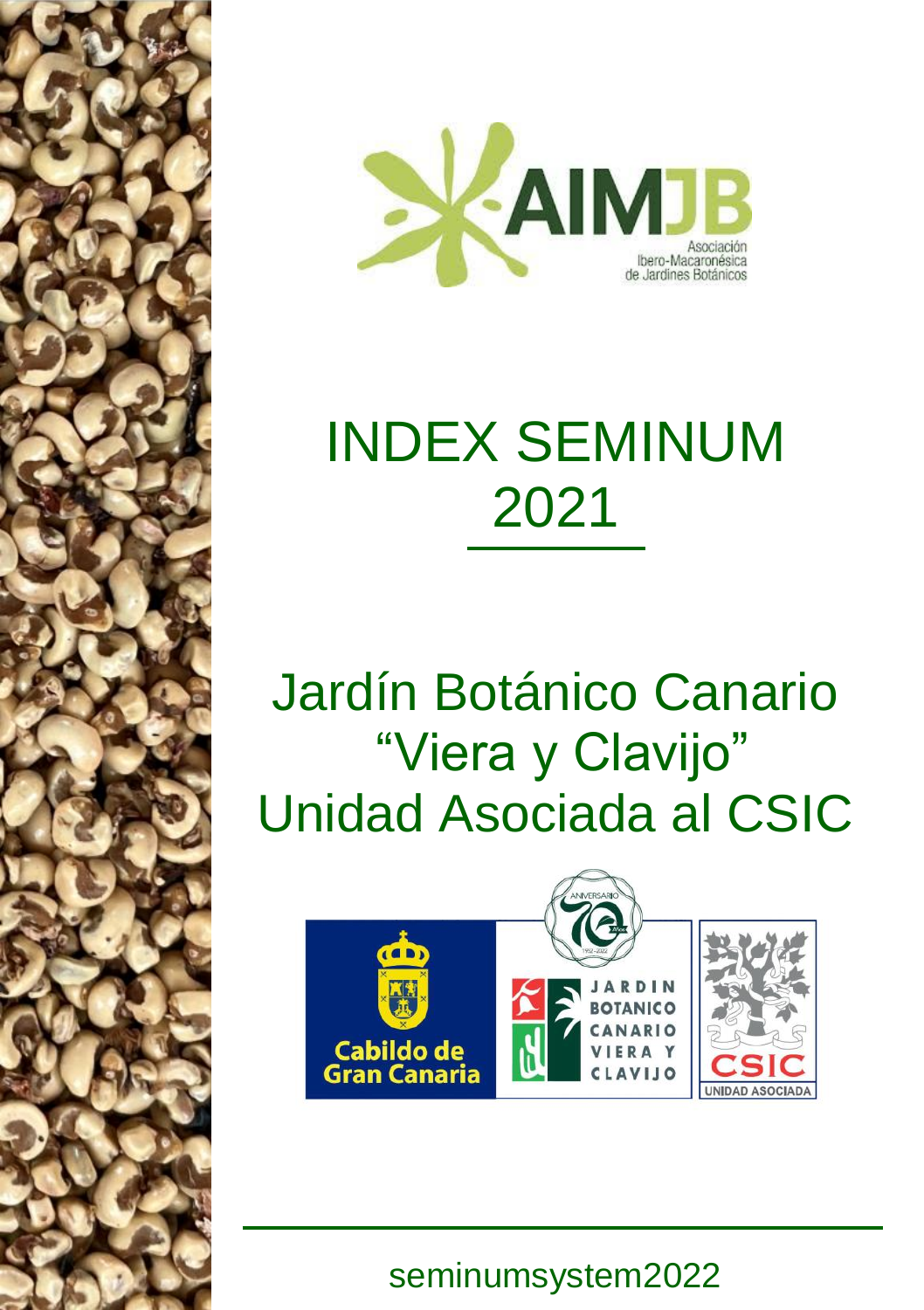Imagen de portada: *Cover image:*

Seeds of *Myrtus communis* L.

Jardí Botànic Marimurtra ©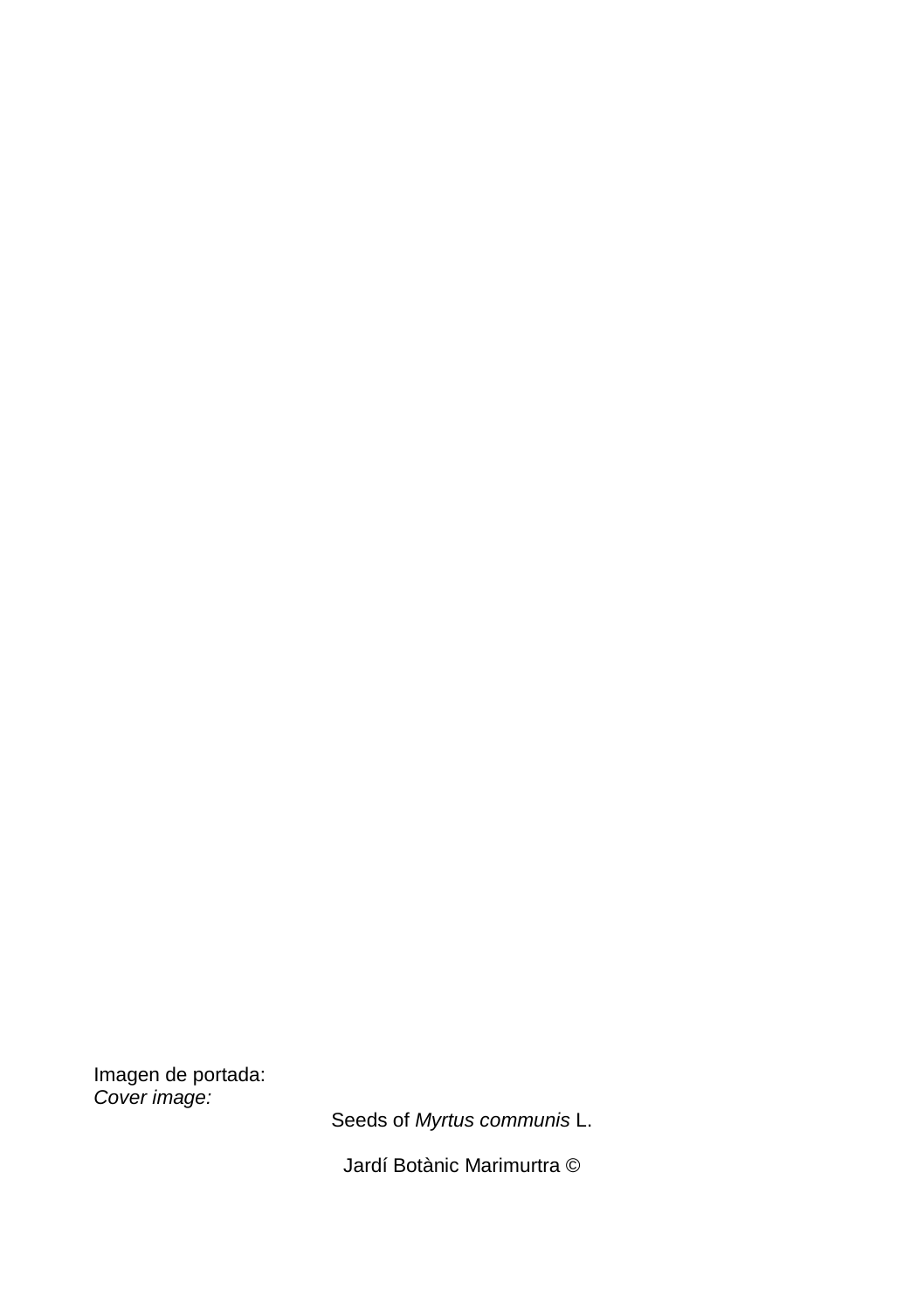**The "Viera y Clavijo" Botanic Garden**, UA-CSIC was created by the Cabildo of Gran Canaria following an initiative from the Swedish botanist Eric Sventenius. Since its foundation in 1952, this institution is devoted to the conservation, research and public outreach of the Flora from one of the world's biodiversity hotspots: the Canary Islands. With an area of 27 ha, the Garden is located in the slopes of the Guiniguada ravine (Gran Canaria), a palaeo-valley of great geomorphological interest included in the protected landscape of "Pino Santo".

Its collection of living plants is made up by ca. 2000 species, of which 25% are Canarian native species, and 6% Macaronesian native species. The remaining collections are composed of exotic flora, namely cacti, succulent plants and palms trees.

**Main Objectives:** The aim of the research carried out from various disciplines is focused on the study of biodiversity, evolution and conservation of the genetic resources of canarian endemic flora, as well as the development of environmental education programs.

**Facilities**: Direction; Molecular Biodiversity and DNA Bank; Reproductive Biology and Micro-morphology; Living collections; Seedbank; Plant Systematics and Herbarium; Databases and Threatened Flora; Environmental Education and External relationships; Scientific Documentation; Administration and Maintenance.

**Seed bank:** Created in 1983, it hosts more than 6000 samples of 564 native Canarian species; 320 duplicate samples from other Spanish seed banks, and 435 samples of traditional Canarian crops.

# **JARDÍN BOTÁNICO CANARIO "VIERA Y CLAVIJO"**

Cabildo de Gran Canaria Camino del Palmeral nº 15, TAFIRA 35017 Las Palmas de Gran Canaria

| Telephone:                                      | +34 (28) 219580                                                                              |
|-------------------------------------------------|----------------------------------------------------------------------------------------------|
| Fax:                                            | +34 (28) 219581                                                                              |
| Web:                                            | www.jardincanario.org                                                                        |
|                                                 |                                                                                              |
| Foundation:                                     | 1952                                                                                         |
| Area:                                           | 27 Ha                                                                                        |
| Location:                                       | Latitude: 28°E 03' 58" N<br>Longitude: 15°E 27' 42" O                                        |
| Geographic<br>al location:                      | UTM:28R 454635/3104612<br>Altitude: 240 to 320 m                                             |
| <b>Climatic</b><br>data:                        | Subtropical<br>Average temperature                                                           |
| Technical<br>and<br><b>Scientific</b><br>Staff: | Annual: 16.86°C Coldest<br>month:11.1°C Hottest<br>month:18.7ºC Annual<br>rainfall: 536.6 mm |
|                                                 | Director.<br>Dr. Juli Caujapé-Castells                                                       |
|                                                 | Seed Bank Staff:<br>Miguel Ángel González<br>(Head of Section)                               |
|                                                 | Rosa Delia Castillo<br>(Biologist)                                                           |
|                                                 | Nereida Cabrera<br>(Lab Technician)                                                          |
|                                                 |                                                                                              |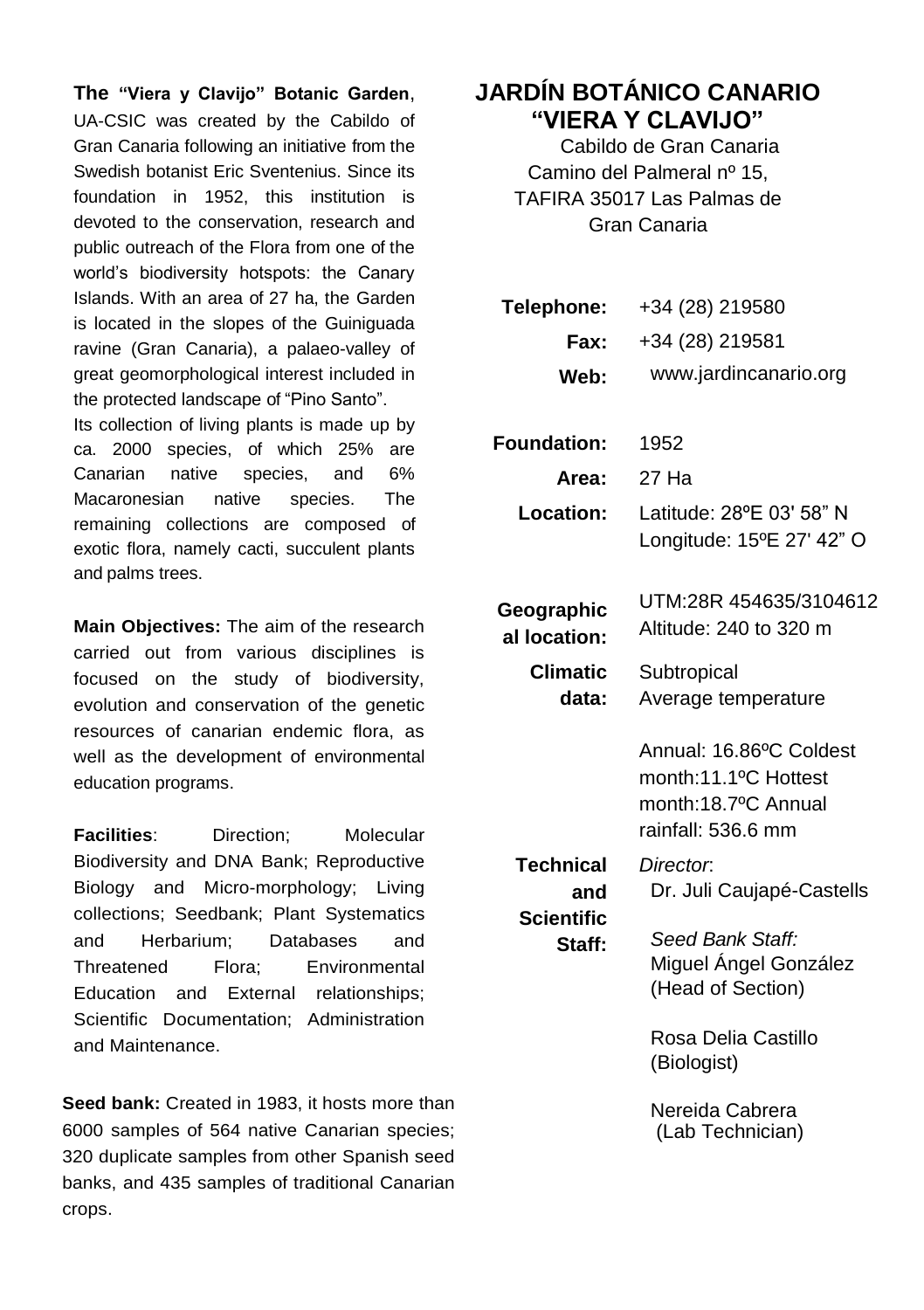# **JARDÍN BOTÁNICO CANARIO "VIERA Y CLAVIJO"**

Cabildo de Gran Canaria Camino del Palmeral nº 15, TAFIRA 35017 Las Palmas de Gran Canaria

| <b>Teléfono:</b> | +34 (28) 219580       |
|------------------|-----------------------|
| Fax:             | +34 (28) 219581       |
| Web:             | www.jardincanario.org |

- **Creación:** 1952
- **Superficie** 27 Ha
- **Localización** Latitud: 28ºE 03' 58" N Longuitud: 15ºE 27' 42" O

**Situación geográfica:** UTM:28R 454635/3104612 Altitud: 240 to 320 m

**Clima:** Subtropical Temperaturas medias:

> Anual: 16.86ºC Mes más frío:11.1ºC Mes más cálido:18.7ºC Pluviometría anual: 536.6 mm

**Equipo científico** 

**técnico:** Dr. Juli Caujapé-Castells

Director:

Banco de Germoplasma:

Miguel Ángel González (Coordinador)

Rosa Delia Castillo (Bióloga)

Nereida Cabrera (Técnico de laboratorio) El **Jardín Botánico Canario "Viera y Clavijo"- Unidad Asociada al CSIC,**  creado por el Cabildo de Gran Canaria a iniciativa del botánico Enrique Sventenius, es desde su fundación en 1952 una institución dedicada a la conservación, investigación y divulgación de la flora de uno de los puntos calientes de biodiversidad mundial: las Islas Canarias. Situado en el Barranco Guiniguada, en la isla de Gran Canaria, comprende una superficie de 27 hectáreas ocupa la cuenca y laderas de un paleovalle de gran interés geomorfológico incluido en el Paisaje Protegido de Pino Santo.

La colección de planta viva está constituida por casi 2000 especies de las que un 25% es flora nativa de Canarias y un 6% flora nativa de la Macaronesia. El resto de la colección está constituida por flora exótica, principalmente cactáceas, suculentas y palmeras.

**Objetivos:** Investigación desde diversas disciplinas enfocadas al estudio de la biodiversidad, evolución y conservación de los recursos genéticos de la flora endémica canaria, así como desarrollo de programas de educación ambiental.

**Departamentos:** Dirección; Biodiversidad Molecular y Banco de ADN; Biología Reproductiva y Micro-Morfología; Planta Viva; Banco de Germoplasma; Sistemática Vegetal y Herbario; Base de Datos y Flora Amenazada; Educación Ambiental y Relaciones Externas; Documentación Científica; Administración y Mantenimiento.

**Banco de Germoplasma:** Creado en 1983, conserva 6000 muestras de 564 especies silvestres canarias; 320 muestras de duplicados de otros bancos de semillas españoles y 435 muestras de cultivares antiguos de Gran Canaria**.**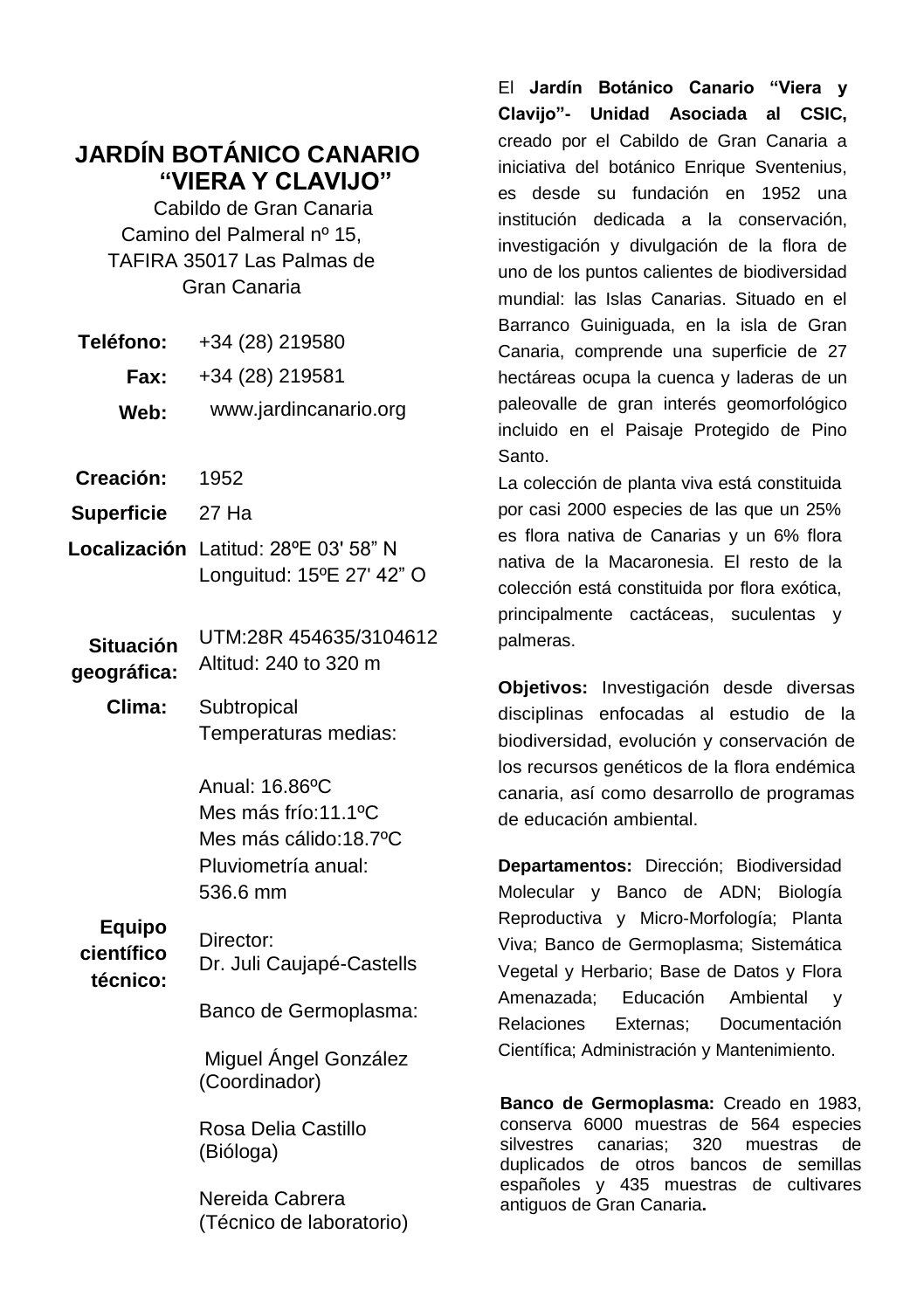### **ACANTHACEAE**

1. *Justicia hyssopifolia* L.

#### **AMARANTHACEAE**

2.*Bosea yervamora* L.

#### **AMARYLLIDACEAE**

3.*Pancratium canariense* Kerl-Gawl.

#### **ANACARDIACEAE**

- 4.*Pistacia atlantica* Desf*.*
- 5.*Pistacia lentiscus* L.

#### **APIACEAE**

- 6.*Astydamia latifolia* (L.f.) Baillon
- 7. *Ferula linkii* Webb

#### **APOCYNACEAE**

8.*Periploca laevigata* [Sol. in] Aiton

#### **ASTERACEAE**

- 9.*Allagopappus canariensis* (Willd.) Greuter.
- 10. *Argyranthemum foeniculaceum*  (Willd.) Webb ex Sch. Bip.
- 11. *Argyranthemum vicentii* A.Santos & Feria
- 12. *Asteriscus sericeus* (L.f.) DC.
- 13. *Babcockia platylepis* (Webb & Berthel.) Boulos var. *platylepis*
- 14. *Cheirolophus burchardii* A.Sussanna
- 15. *Gonospermum ferulaceum* (Webb) Febles
- 16. *Gonospermum revolutum* (C.Sm. in Buch.) Sch. Bip. in Webb & Berthel.

17. *Vieria laevigata* (Brouss. ex Willd.) Webb in Webb & Berthel.

#### **BORAGINACEAE**

- 18. *Ceballosia fruticosa* (L.f.) G.Kunkel ex H.Förther var. *fruticosa*
- 19. *Echium decaisnei* Webb in Webb & Berthel.
- 20. *Echium onosmifolium* Webb in Webb & Berthel.
- 21. *Echium strictum* L.f.

## **BRASSICACEAE**

- 22. *Athamanta montana* (Webb ex H. Christ) Spalik, A. Wojew & S.R. Downie
- 23. *Cakile maritima* Scop.
- 24. *Descurainia millefolia* (Jacq.) Webb & Berthel.
- 25. *Descurainia preauxiana* (Webb) O. E. Schulz
- 26. *Erysimum scoparium* (Brouss. ex Willd.) Wettst.
- 27. *Erysimum virescens* (Webb ex Christ) Wettst.

#### **CAMPANULACEAE**

28. *Canarina canariensis* (L.) Vatke

#### **CAPRIFOLIACEAE**

29. *Pterocephalus virens* Webb & Berthel.

#### **CARYOPHYLLACEAE**

30. *Silene vulgaris* (Moench) Garcke subsp*. commutata* (Guss.) Hayek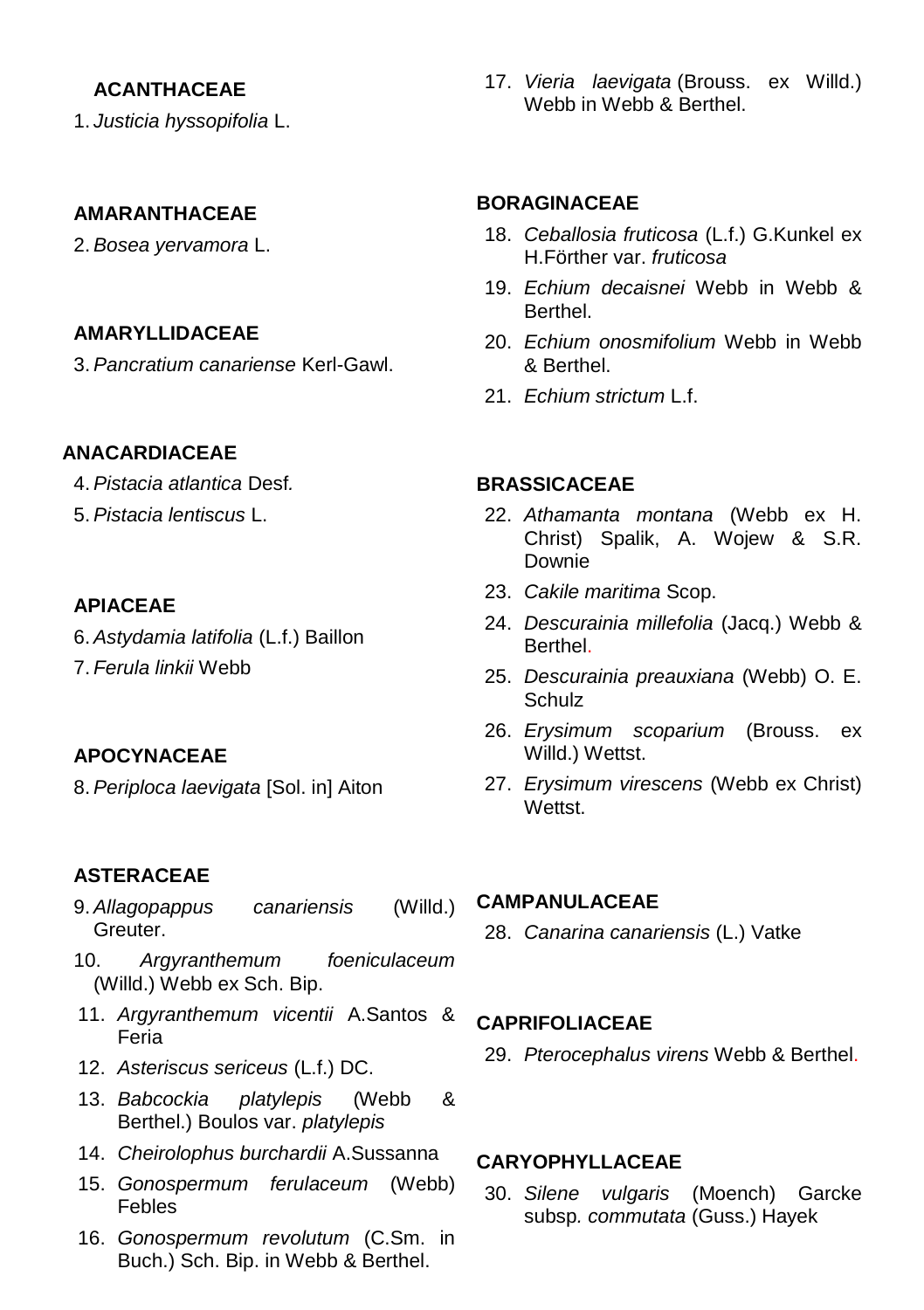#### **CELASTRACEAE**

31. *Gymnosporia cassinoides* (L'Hér.) Masf.

#### **CONVOLVULACEAE**

32. *Convolvulus floridus* L.f.

#### **CRASSULACEAE**

- 33. *Aeonium decorum* Webb ex Bolle
- 34. *Aeonium canariense* (L.) Webb & Berthel. subsp*. virgineum* (Webb ex Christ) Bañares

# **CUCURBITACEAE**

35. *Bryonia verrucosa* [Dryand. in] Aiton

#### **CUPRESSACEAE**

36. *Juniperus turbinata* Guss. subsp. *canariensis* (Guyot) Rivas Mart.,Wildpret & P.Pérez

# **FABACEAE**

- 42. *Bituminaria bituminosa* (L.) C.H.Stirt.
- 43. *Chamaecytisus proliferus* (L.f.) Link
- 44. *Coronilla viminalis* Salisb.
- 45. *Dorycnium eriophthalmum* (Webb & Berthel.) Webb & Berthel.
- 46. *Retama rhodorhizoides* (Webb & Berthel.) Webb & Berthel.
- 47. *Spartocytisus filipes* (Webb & Berthel.) Webb & Berthel.

# **HYPERICACEAE**

48. *Hypericum canariense* L.

## **LAMIACEAE**

- 49. *Cedronella canariensis* (L.) Webb & Berthel. var*. canariensis*
- 50. *Lavandula canariensis* Miller subsp. *canariae* Upson & S. Andrews
- 51. *Salvia canariensis* L.
- 52. *Sideritis cretica* L*.*
- 53. *Sideritis dasygnaphala* (Webb & Berthel.) Clos emend. Svent.
- 54. *Sideritis ferrensis* P.Prez & Negrn

# **CYPERACEAE**

37. *Cyperus capitatus* Vand

#### **MYRICACEAE**

55. *Morella faya* (Aiton) Wilbur

### **ERICACEAE**

38. *Erica canariensis* Rivas Mart., Martín Osor. & Wildpret

#### **EUPHORBIACEAE**

- 39. *Euphorbia balsamifera* Aiton
- 40. *Euphorbia bravoana* Svent.
- 41. *Euphorbia canariensis* L*.*

#### **OLEACEAE**

56. *Olea cerasiformis* Rivas Mart. & del Arco

#### **PINACEAE**

57. *Pinus canariensis* C. Sm. ex DC in **Buch**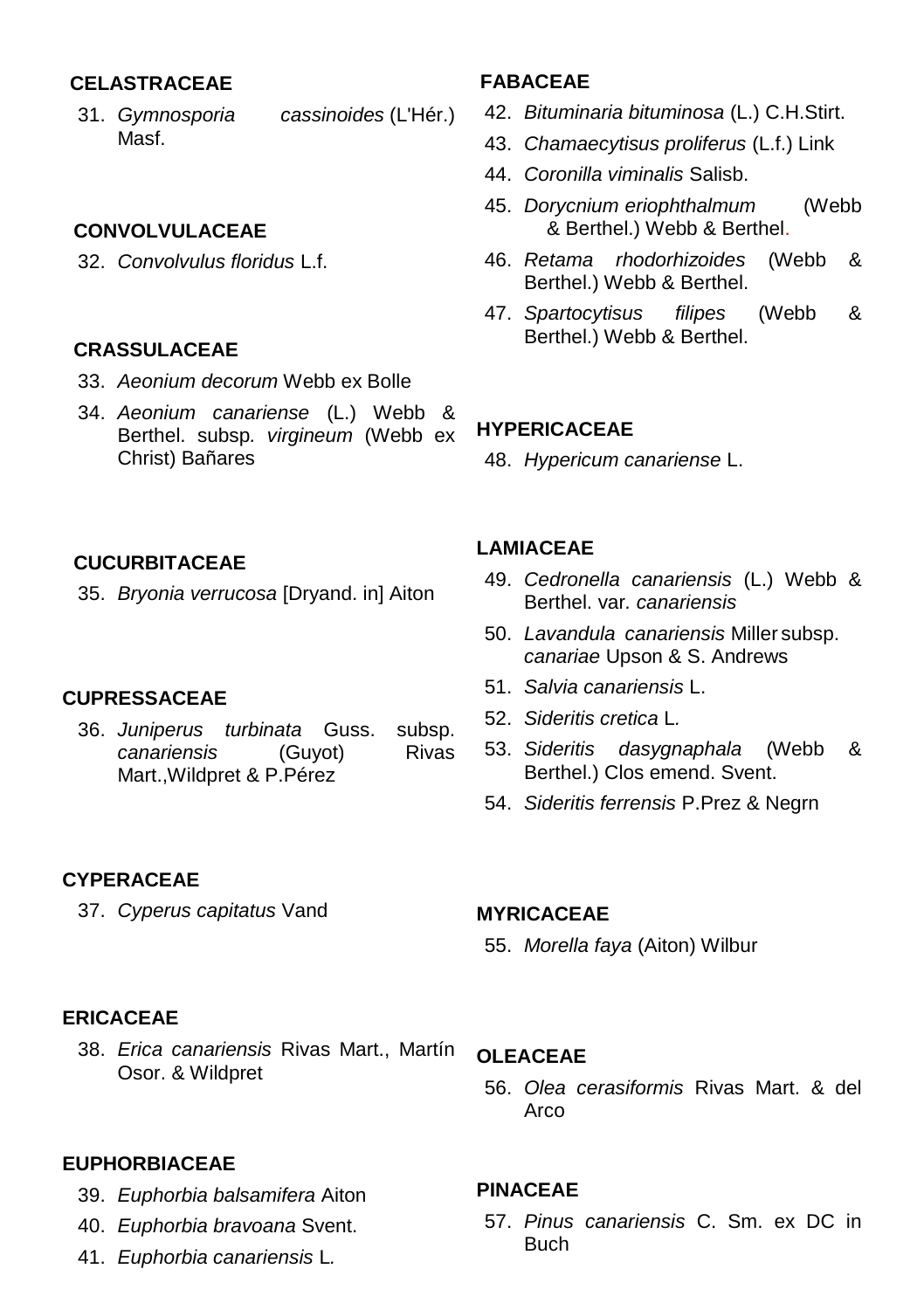### **PLANTAGINACEAE**

- 58. *Campylanthus salsoloides* (L.f.) Roth
- 59. *Globularia salicina* Lam.

# **POLYGONACEAE**

60. *Rumex lunaria* L.

#### **RANUNCULACEAE**

61. *Ranunculus cortusifolius* Willd.

# **ROSACEAE**

62. *Bencomia caudata* (Aiton) Webb & Berthel.

# **RUBIACEAE**

- 63. *Phyllis nobla* L.
- 64. *Plocama pendula* Aiton

#### **SOLANACEAE**

65. *Withania aristata* (Aiton) Pauquy

# **THEACEAE**

66. *Visnea mocanera* L.f.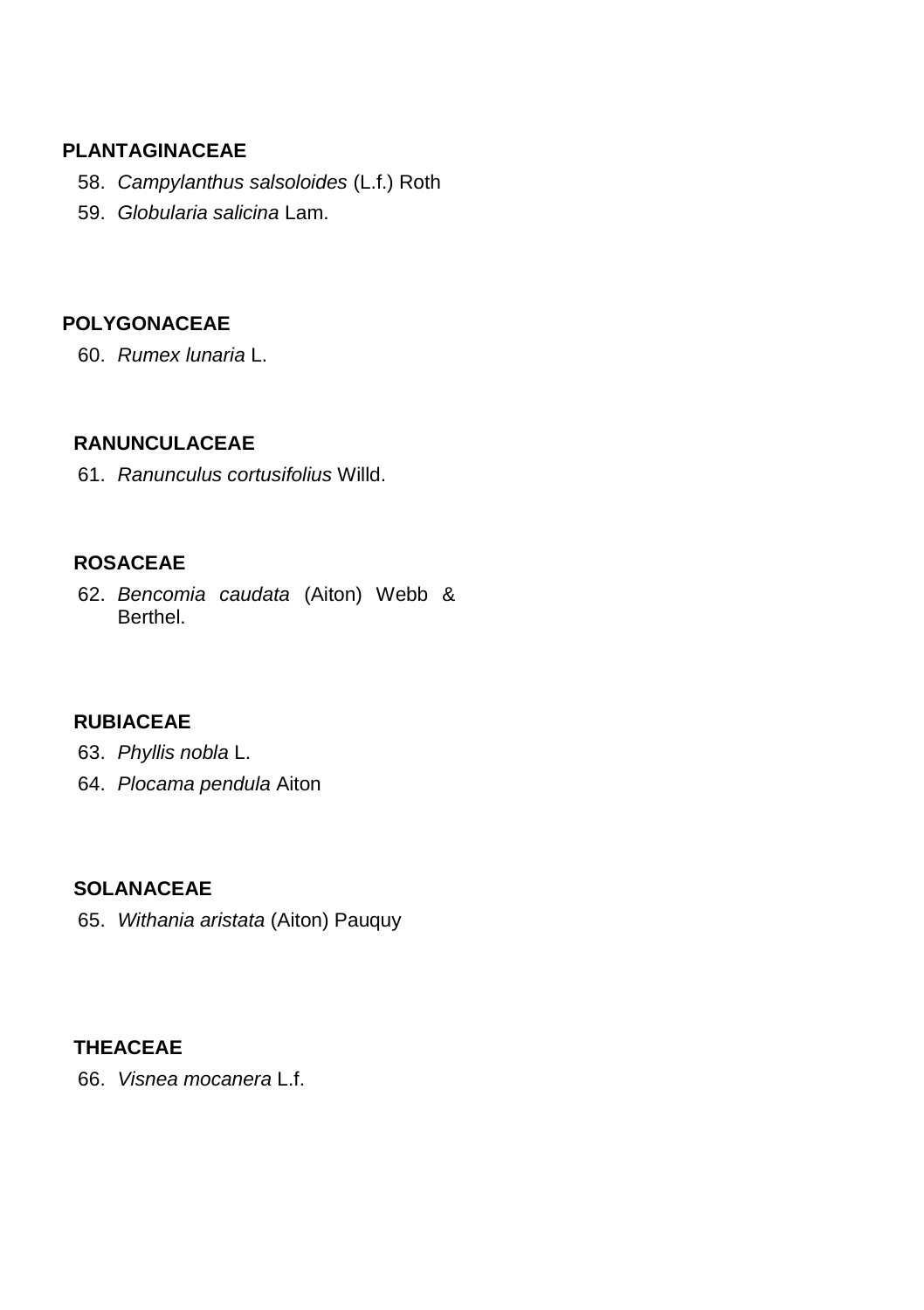In response to the **Convention on Biological Diversity-CBD** (Rio de Janeiro, 1992), our institution supplies seeds and other plant material only in accordance with the Code of Conduct for Botanic Gardens.

Additionally, our institution is member of **IPEN** (International Plant Exchange Network). The IPEN Code of Conduct with regards to seeds/plant exchange is applicable for non-commercial use only.

IPEN membership allows exchange with other IPEN members without bilateral agreement. So IPEN members may order seeds and other plant material either by email or by ordinary mail.

#### **Only IPEN members may order by email.**

For a list of current IPEN-members check the web-site of Botanic Gardens Conservation International (BGCI) a[t http://botanischetuinutrecht.nl/data/ipenlist.php.](http://botanischetuinutrecht.nl/data/ipenlist.php)

Non-IPEN members can only order if the desiderata is accompanied by a signed and stamped agreement on the supply of living plant material for non-commercial purposes, therefore they cannot order by email.

The agreement must be signed by authorized staff when plant material will be used for botanical gardens, or by the head of the project or research line for scientific purposes.

The IPEN number consists of four elements, e.g. ES-0-ACR-954000070:

1. The 2-character country code is used to indicate the country of origin of the accession in case of wild collected plants, or plants of known wild origin (ISO 2-alpha, see

https://en.wikipedia.org/wiki/ISO 3166-2, e.g. ES for Spain. XX is used for plants of non-wild origin).

- 2. 0 (or 1): if restrictions of transfer apply: "0"=NO, "1"=YES.
- 3. Acronym for the institution (see www.bgci.org/garden\_search.php).
- 4. Accession number of the sample in our institution.

Si recibió semillas nuestras el último año le rogamos rellene los siguientes datos al enviar la presente petición. / If you requested seeds last year, please fill out the following data when you remit your Desiderata.

#### **Semillas viables/ Viable seeds:** □ Si / Yes □ No

#### **Semillas destinadas a/ The seeds were for**:

□Banco de Germoplama / Germoplasm bank □ □Colección de semillas / Seed collection  $\Box$ Colección de planta viva / Lived plant collection  $\Box$ Investigación / Research

#### **Germinación /Germination:**

□ Si / Yes - % Germinación / Germination %

- Tratamiento / Treatment

- Nº plantas obtenidas / Nº of plants obtained

 $\Box$  No

Taxa:

Si no recibió parte del material solicitado, fue a causa del elevado número de peticiones / If part of material you requested was not enclosed, it is because it is not currently in stock due to the high number of petition this year.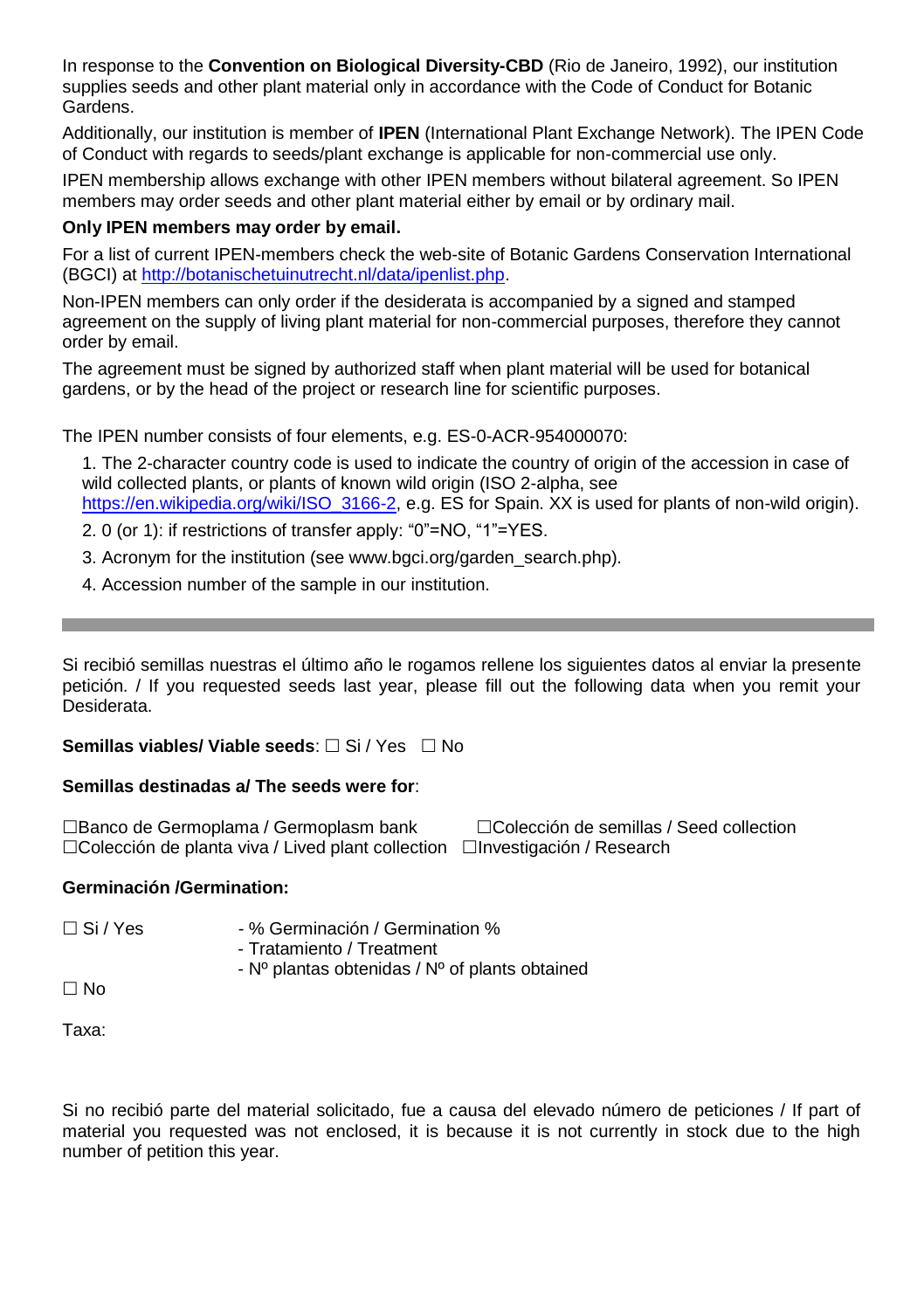Por favor escriba el nº y nombre del taxon Please write the number and taxa

(before April 1st, 2022) España

POR FAVOR ENVIAR A: JARDÍN BOTÁNICO CANARIO "VIERA Y CLAVIJO" PLEASE RETURN TO: Camino del Palmeral nº 15, TAFIRA (antes de 1/04/2022) 35017 Las Palmas de Gran Canaria

Petitioners should check with their own authorities concerning import regulations and include any necessary permits with their order. The responsibility for legal handling of the plant material passes on to the recipient upon receipt of the material.

**Only IPEN members may order by email / Unicamente mienbros de IPEN pueden realizar pedidos por email (bancodegermoplasma.jbcvc@gmail.com)**

We are member of IPEN **IPEN code: ………………………**

**Non-IPEN members must sign the commitment to fulfill the attached "Agreement on the Supply of Living Plant Material for Non-Commercial Purposes".** Our institution sends seeds and other plant material only after receiving this form, signed and stamped.

**\_\_\_\_\_\_\_\_\_\_\_\_\_\_\_\_\_\_\_\_\_\_\_\_\_\_\_\_\_\_\_\_\_\_\_\_\_\_\_\_\_\_\_\_\_\_\_\_\_\_\_\_\_\_\_\_\_\_\_\_\_\_\_\_\_\_\_\_\_\_\_\_\_\_\_\_\_\_\_\_\_** Nuestra institución acepta las condiciones que se detallan en el Acuerdo para el suministro de material vegetal vivo para fines no comerciales.

*Our institution accepts the conditions detailed in the Agreement for the supply of living plant material for non-commercial purposes.*

Date: Signature/Stamp:

Signed by: .......................................................

E-mail: DIRECCIÓN INSTITUCIONAL / INSTITUTIONAL ADDRESS: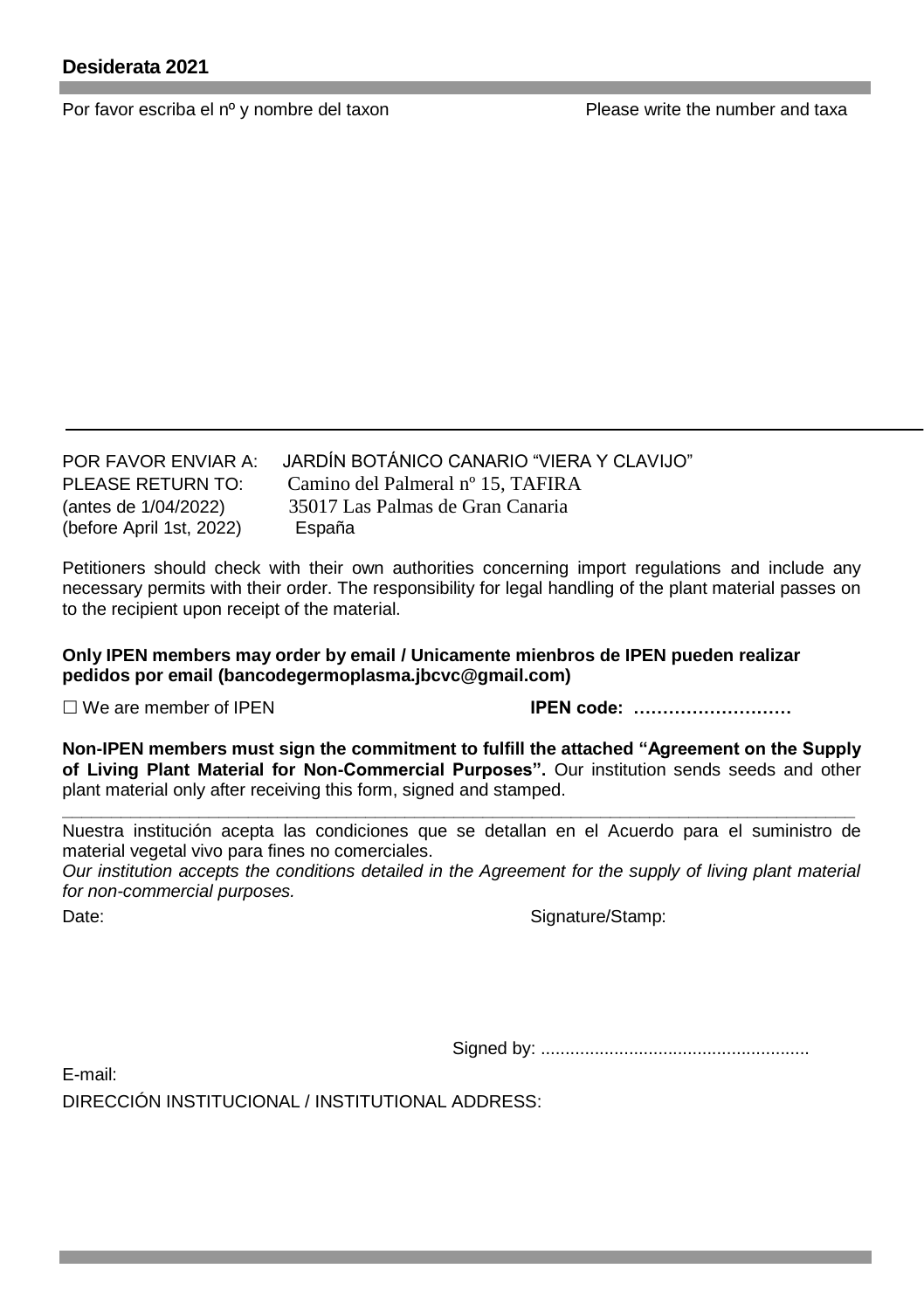#### **Acuerdo para el suministro de material vegetal vivo para fines no comerciales**

En el marco de las disposiciones y decisiones de la Convención sobre Diversidad Biológica (CBD, Río 1992) y, en particular, de su Protocolo de Nagoya sobre acceso a los recursos genéticos y participación justa y equitativa en los beneficios que se deriven de su utilización, el jardín está dedicado a promover la conservación, el uso sostenible y la investigación de la diversidad biológica. Por tanto, el jardín espera que sus socios en la adquisición, el mantenimiento y la transferencia de material vegetal actúen siempre de acuerdo con el CDB, el Protocolo de Nagoya y la Convención sobre el Comercio Internacional de Especies Amenazadas (CITES). La responsabilidad legal del manejo del material vegetal pasa a ser del receptor tras la recepción del mismo. El material vegetal solicitado será suministrado al destinatario sólo en las siguientes condiciones:

**1.** En base a este acuerdo, el material vegetal se suministra sólo para el uso no comercial, como puede ser el estudio científico o con fines educativos para la protección del medio ambiente. Si el receptor, en una fecha posterior, tiene la intención de un uso comercial o una transferencia del mismo para su uso comercial, se debe obtener por escrito el informe de consentimiento previo del país de origen (PIC) antes de que el material sea usado o transferido. El receptor es responsable de asegurar un reparto equitativo de los beneficios.

**2.** Al recibir el material vegetal, el receptor debe esforzarse en documentar el material recibido, su origen (país de origen, primer jardín receptor, "donante" del material vegetal, año de colección), así como las condiciones de adquisición y transferencia de manera comprensible.

**3.** En el caso de que se produzcan publicaciones científicas en base al material vegetal proporcionado, el receptor está obligado a indicar el origen del material (jardín de suministro y si se conoce, el país de origen) y a enviar estas publicaciones al jardín y al país de origen sin petición previa.

**4.** A petición, el jardín remitirá la información pertinente sobre la transferencia del material vegetal al organismo encargado de la aplicación del CDB.

**5.** El receptor puede transferir el material vegetal recibido a terceras partes sólo bajo estos términos y condiciones, y debe documentar la transferencia de una manera adecuada (por ejemplo, mediante el formulario de documentación, como figura en el Anexo 1.3).

#### **Agreement on the Supply of Living Plant Material for Non-Commercial Purposes**

Against the background of the provisions and decisions of the Convention on Biological Diversity (CBD, Rio 1992) and in particular those of its Nagoya Protocol on access to genetic resources and the fair and equitable sharing of benefits arising from their utilization, the garden is<br>dedicated to promoting the conservation. promoting the sustainable use and research of biological diversity. The garden therefore expects its partners in acquiring, maintaining and transferring plant material to always act in accordance with the CBD, the Nagoya Protocol and the Convention on the International Trade in Endangered Species (CITES). The responsibility for legal handling of the plant material passes on the recipient upon receipt of the material. The requested plant material will be supplied to the recipient only on the following conditions:

**1.** Based on this agreement, the plant material is supplied only for non-commercial use such as scientific study and educational purposes as well as environmental protection. Should the recipient at a later date intend a commercial use or a transfer for commercial use, the country of origin's prior informed consent (PIC) must be obtained in writing before the material is used or transferred. The recipient is responsible for ensuring an equitable sharing of benefits.

**2.** On receiving the plant material, the recipient endeavours to document the received plant material, its origin (country of origin, first receiving garden, "donor" of the plant material, year of collection) as well as the acquisition and transfer conditions in a comprehensible manner.

**3.** In the event that scientific publications are produced based on the supplied plant material, the recipient is obliged to indicate the origin of the material (the supplying garden and if known the country of origin) and to send these publications to the garden and to the country of origin without request.

**4.** On request, the garden will forward relevant Information on the transfer of the plant material to the body charged with implementing the CBD³.

**5.** The recipient may transfer the received plant material to third parties only under these terms and conditions and must document the transfer in a suitable manner (e.g. by using the documentation form, such as provided in Annex 1.3).